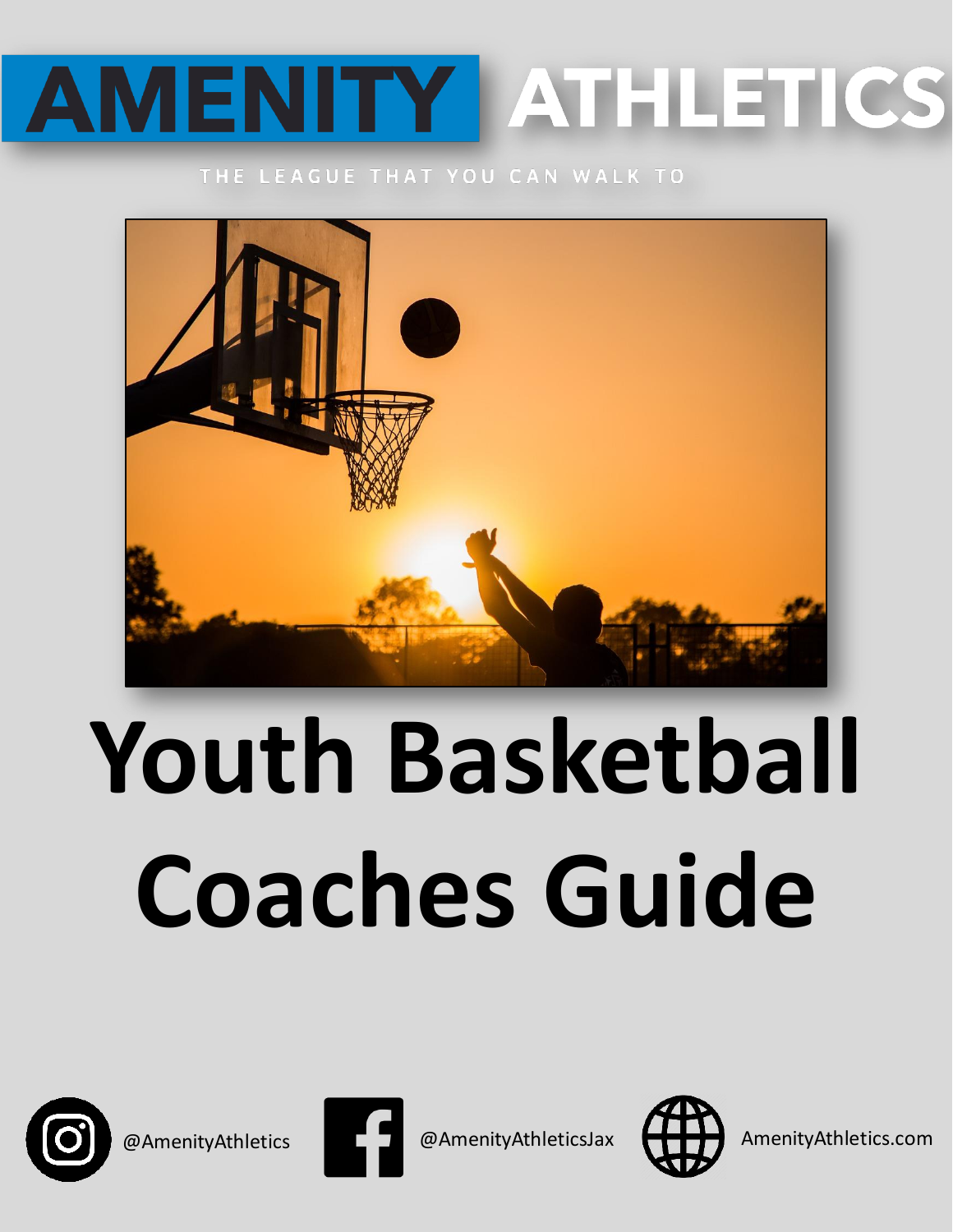We appreciate you joining us as a coach or assistant coach for our inaugural season of 3 V 3 Youth Basketball. As this is our first season, please feel free to provide us with feedback throughout the season. We will be adjusting accordingly if needed.

Within this guide you will find materials that we hope you will find useful for the upcoming season. If there is anything you would like to see in guides like this in the future, please let us know as we will continue to build on this for seasons to come.

Thank you so much for volunteering to coach this season! You are a HUGE part of our success and we couldn't do what we do without your help and contribution to our program. By volunteering to coach, you help keep the registration cost down for everyone and add to the great memories that kids will have of sports for years to come!

Inside this guide you will find the following:

- Coaches Conduct
- League Rules
- **Overview**
- Development
- Stretching and Warming Up
- Drills
- COVID-19 Protocols

Have a safe and fun season!

Regards:

Amenity Athletics Management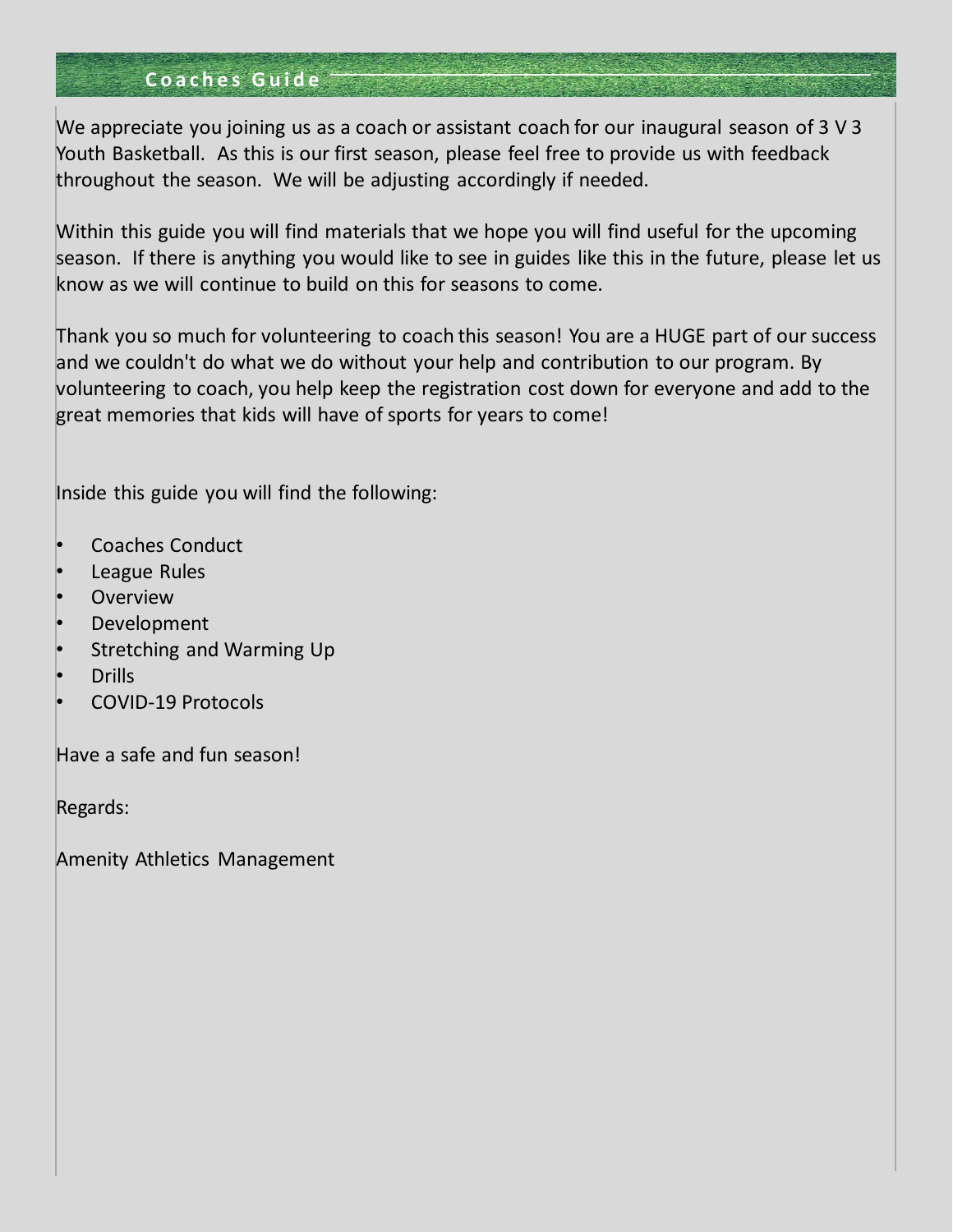With regard to my players: I believe that my role as a coach is to contribute to the overall success, physical, and athletic growth of the player through participation in soccer.

- I will endeavor to be a good instructor and a positive role model for my players.
- I believe that the score of a game comes second to the safety and welfare of all my players.
- I will endeavor to put winning in its proper perspective.
- I am responsible for understanding and competing within the letter and the spirit of the Laws of the Game.
- I will teach my players to understand and play within the letter and spirit of the Laws, as well.

With regard to opposing teams:

- I believe that the way my team conducts itself can also have an influence, for better or worse, on those we compete against.
- I will endeavor to make my team a positive role model.
- I will not coach, nor allow my players to play, with intent to cause injury to opposing players.
- Neither I nor my players and spectators will display hostile behavior towards opposing players.
- I will emphasize winning without boasting and losing without bitterness.

With regard to Referees:

- I believe that Referees, just as coaches and players, are attempting to do their best.
- I will instill in my players and spectators a respect for that fact.
- I understand that my attitude can influence my players and spectators.
- I will display a controlled and undemonstrative attitude toward Referees at all times.
- Neither I nor my players and spectators will address a Referee before, during or after the game in a demeaning fashion.

Coaches are responsible for the conduct of their players and the spectators on their side of the field, specifically as it relates to the referee, coaches, players and spectators on the other team. Verbal and/or physical abuse will not be tolerated. If players conduct is not in the spirit of recreational soccer the referee can have the player leave the game for a cooling off period (length-determined by the referee). The same conduct rule applies to spectators. If the cooling off period does not resolve the problem, the spectator may be asked to leave the field. If a coach approaches a referee or steps on to the field to challenge a call, they will be asked to leave the game and the incident will be reviewed.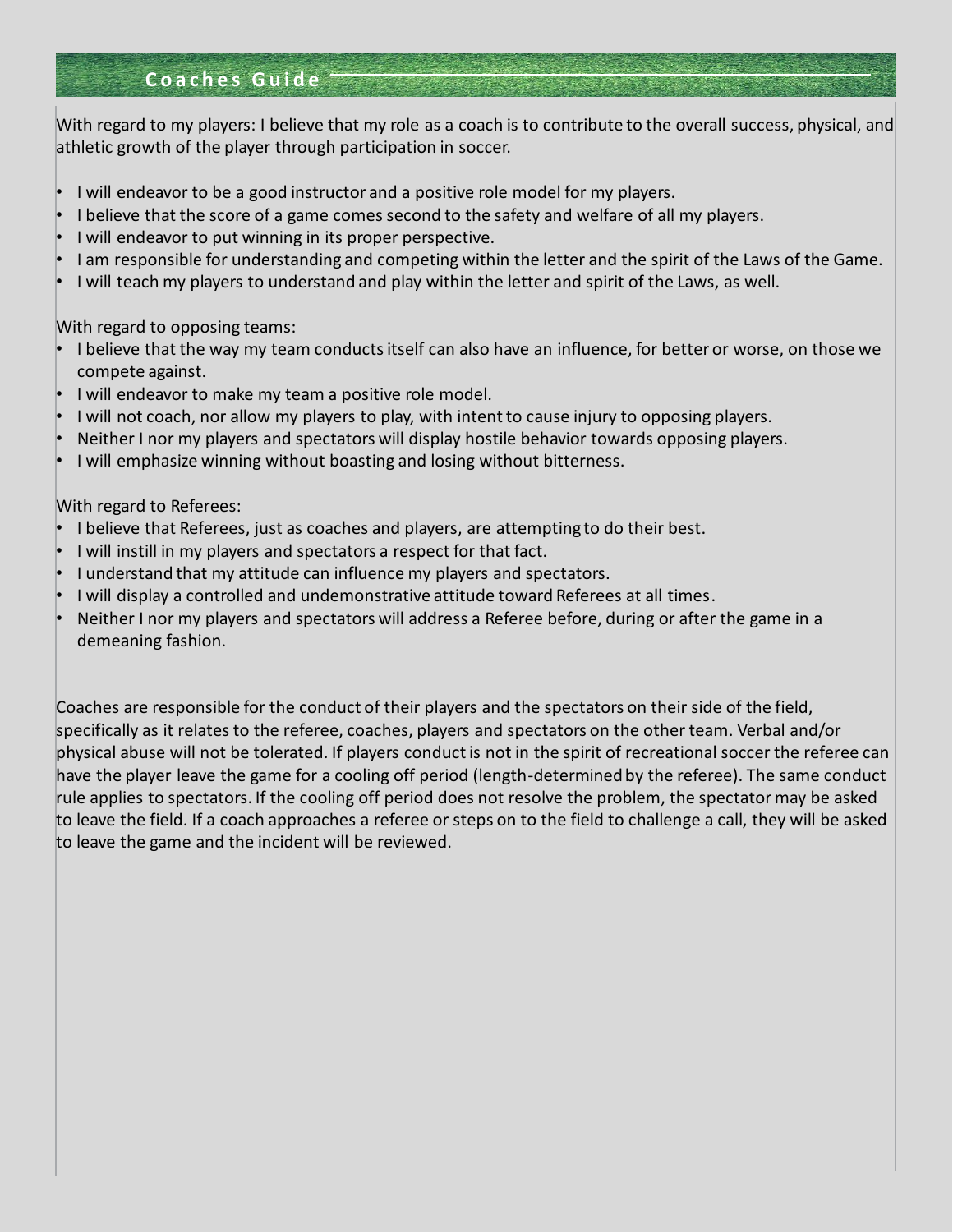#### **League Rules**

#### Court and ball

- The game of 3x3 is played on a half court with one basket. A regular 3x3 court playing surface in official competitions is approximately 49' wide x 36' deep (15 meters x 11 meters), with regular basketball court markings, including a 19-foot (5.8 meters) free throw line, a 22-foot (6.75 meters) 2-point line, and a "no-charge semi-circle" area underneath the one basket. Half of a traditional basketball court may be used.
- A size 6 ball is used

#### Teams

• Each team shall consist of 6 players (3 players on the court and 3 substitutes).

#### Game Officials

The game shall consist of 1 or 2 referees and time/score keepers.

#### Beginning of the Game

- Both teams shall warm-up simultaneously prior to the game.
- A coin flip shall determine which team gets the first possession. The team that wins the coin flip can either choose to benefit from the ball possession at the beginning of the game or at the beginning of a potential overtime.
- The game must start with three players on the court.

#### Scoring

- Every successful shot inside the arc shall be awarded 1 point.
- Every successful shot behind the arc shall be awarded 2 points.
- Every successful free throw shall be awarded 1 point.

#### Playing time/Winner of a game

- The regular playing time shall be as follows: 2 periods of 10 minutes playing time each. The clock shall be stopped during dead ball situations and free throws. The clock shall be restarted after the exchange of the ball is completed (as soon as it is in the offensive team's hands).
- If the score is tied at the end of playing time, an extra period of time of 5 minutes will be played. There shall be a break of 1 minute before the overtime starts. The first team to score 2 points in the overtime wins the game.
- A team shall lose the game by forfeit if at the scheduled starting time the team is not present on the playing court with 3 players ready to play. In case of a forfeit, the game score is marked with w-0 or 0-w ("w" standing for win).
- A team shall lose by default if it leaves the court before the end of the game or all the players of the team are injured and/ $\sigma$ disqualified. In case of a default situation, the winning team can choose to keep its score or have the game forfeited, while in either case the defaulting team's score is set to 0.
- A team losing by default or a forfeit will be disqualified from the competition.

#### Gameplay

- A team is in a penalty situation after it has committed 6 fouls. After a team has reached 9 team fouls, any subsequent foul wil be considered technical. For the avoidance of doubt, players are not excluded based on the number of personal fouls subject to art.
- Fouls during the act of shooting inside the arc shall be awarded 1 free throw, whilst fouls during the act of shooting behind the arc shall be awarded 2 free throws.
- Fouls during the act of shooting followed by a successful field goal shall be awarded 1 additional free throw.
- Team fouls 7, 8 and 9 shall always be awarded with 2 free throws. The 10th and any subsequent team foul as well as technical and unsportsmanlike fouls will be always awarded with 2 free throws and ball possession.
- Possession is kept after the last free throw derived from an unsportsmanlike or technical foul and the game shall continue with an exchange of the ball behind the arc at the top of the court.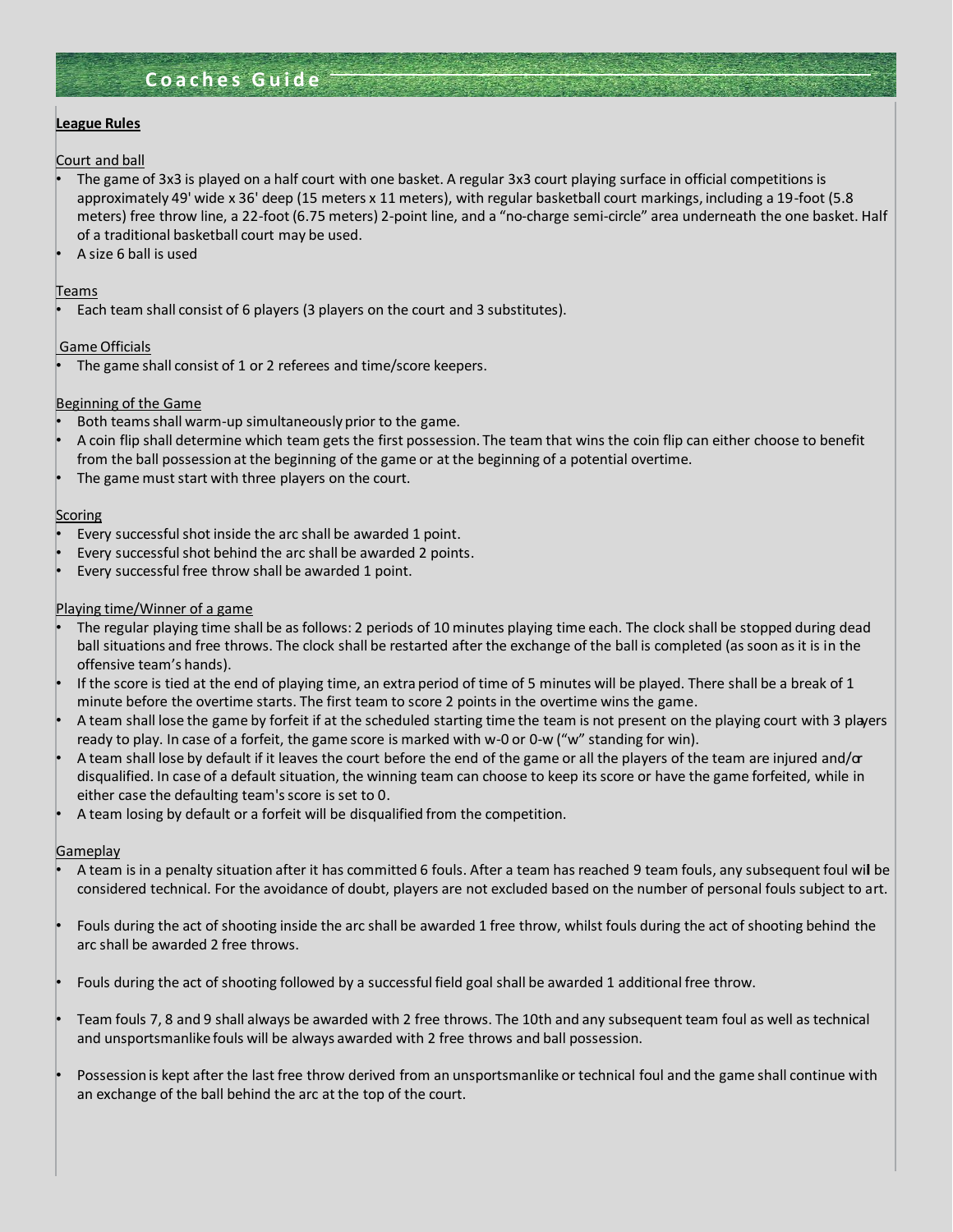#### How the ball is played

- Following each successful field goal or last free throw (ex article 7.5):A player from a non-scoring team will resume the game by dribbling or passing the ball from inside the court directly underneath the basket (not from behind the end line) to a place on the court behind the arc. The defensive team is not allowed to play for the ball in the "no-charge semi-circle area" underneath the basket.
- Following each unsuccessful field goal or last free throw (ex article 7.5): If the offensive team rebounds the ball, it may continue to attempt to score without returning the ball behind the arc. If the defensive team rebounds or steals the ball, it must return the ball behind the arc (by passing or dribbling).
- Possession of the ball given to either team following any dead ball situation shall start with an exchange of the ball (between the defensive and the offensive player) behind the arc at the top of the court.
- A player is considered to be "behind the arc" when neither of his feet are inside nor stepping on the arc.
- In the event of a jump ball situation, the defensive team shall be awarded the ball.
- Stalling or failing to play actively (i.e. not attempting to score) shall be a violation.
- If the court is equipped with a shot clock, a team must attempt a shot within 12 seconds. The clock shall start as soon as the ball is in the offensive players' hands (following the exchange with the defensive player or after a successful field goal underneath the basket). Note: If the court is not equipped with a shot clock and a team is not sufficiently trying to attack the basket, the referee shall give them a warning by counting the last 5 seconds.
- Substitutions can be done by any team when the ball becomes dead, prior to the check-ball. The substitute can enter the game after his teammate steps off the court and establishes a physical contact with him. Substitutions can only take place behind the end line opposite the basket and substitutions require no action from the referees or table officials.
- One 30-second time-out is granted to each team. A player can call the time-out in a dead ball situation.

#### Disqualification

A player committing two unsportsmanlike fouls will be disqualified from the game by the referees and from the event by the organizer. Independent thereof, the organizer will disqualify the player(s) concerned from the event for acts of violence, verbal or physical aggression, tortuous interference in game results.

#### Equipment List

EMERGENCY CONTACT INFORMATION: Make sure you have a list of emergency contact information for all your players MEDICAL KITS - A simple kit for games and practices is a good idea for every coach. A kit could include, but not limited to:

- Ice (and `zip-lock' bags) Band aids Vaseline
- Sterile pads Adhesive tape Elastic wraps
- Antibiotic ointment & Bee sting relief ointment

PUMP and inflating needle: Sometimes the game ball is over inflated or too soft and may need adjusting. The same goes for the balls players bring to practice.

#### **SNEAKERS**

WATER BOTTLE (with player's name on it)

SHIRTS, SOCKS, SHORTS: Amenity Athletics provides a jersey and shorts. You will be required to purchase socks.

BALLS: If possible, have a good quality ball available for the games. This can be used as a game ball if none is provided.

CONES or PYLONS (about a dozen): Use these to set up small areas for practice activities.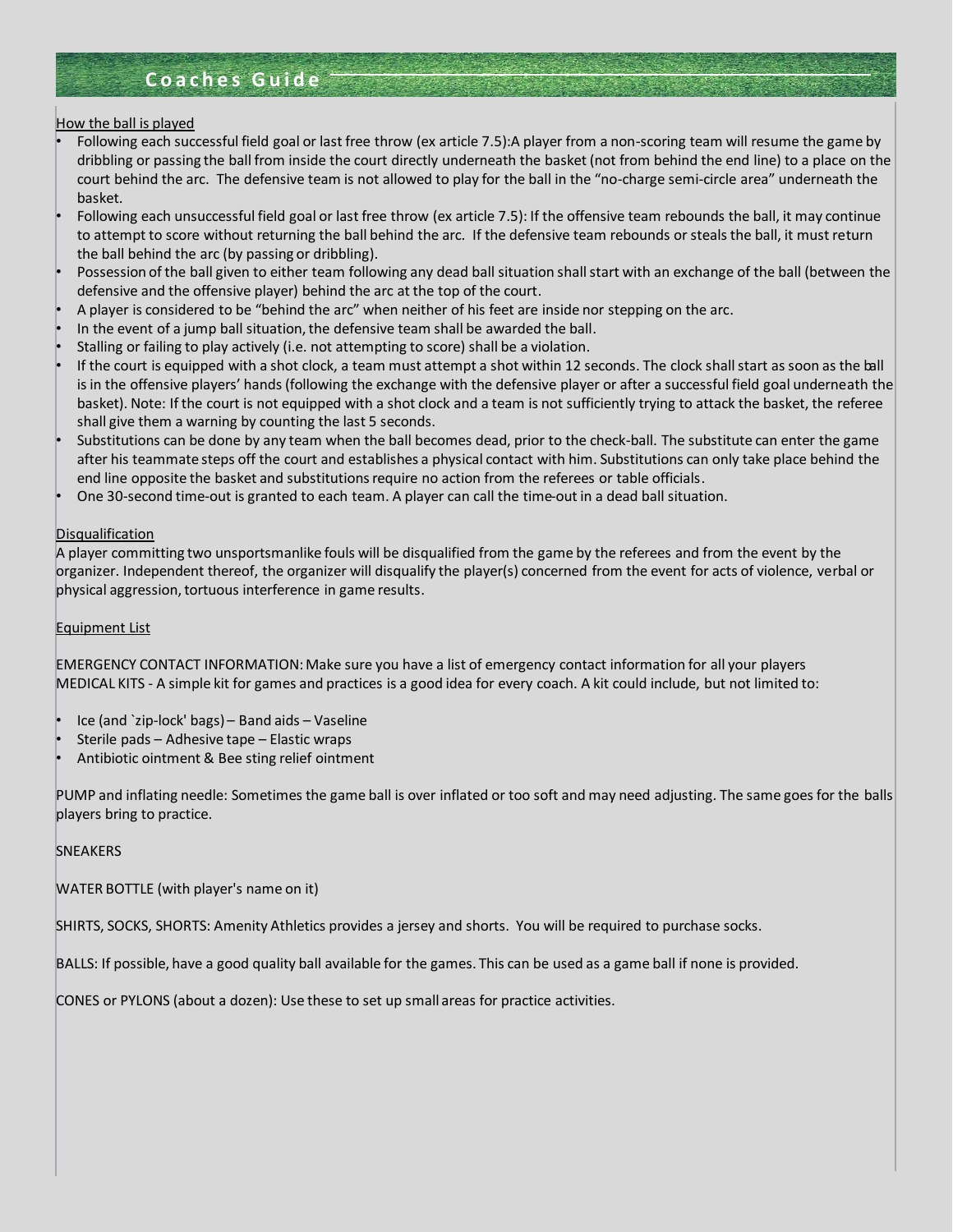#### Coaching 101 - Overview

Basketball can be a challenging sport to teach the young player. This guide is designed to give you some tools and information that will help you organize your season and practices in a way so that your players will be successful. Coaches of players in this age range need to focus on teaching the fundamental movement skills in addition to basic fundamental basketball skills.

#### **Physical skills:**

Developing fundamental movement skills; pushing , pulling, lunging, squatting, bending, twisting ,throwing, catching, jumping, jogging, running; needs to be the primary focus at this age. All of those movements need to be combined to develop; agility, balance, coordination and speed. Making sure that each child gains proficiency in these basic athletic skills will enable them to develop to their full physical potential in later years.

#### **Basketball skills:**

Focus needs to be on developing fundamental basketball skills; stance, footwork, dribbling, passing and shooting. In addition as a coach you also want to help the young player develop a love and passion for the game. Motivation to master the game of basketball is a fundamental skill that all coaches need to focus on developing in their players. Enjoyment is the most

#### **Technical skills:**

In addition to fundamental basketball skills the young player needs to be introduced to the beginnings of technical basketball skills. These skills involve decision making or problem solving. For this age the problems that they must learn to solve are simple: Shoot or pass? Dribble to the right or the left?

#### **Developmental considerations:**

- Psychological/Cognitive
- \*Individually oriented (egocentric)
- \*Short attention span
- \*Easily bruised psychologically
- \*Perform tasks one at a time
- \*Influence of peers is very strong \*Limited tactical abilities
- \*Biggest concern is which way to go when they have ball.

#### Physical/Motor:

\*No sense of pace...will often run until they drop

\*Running, jumping, skipping, hopping and maintaining balance are not fully developed at this age.

\*Large muscle groups are more developed than smaller ones.

\*Needs to develop speed/fast twitch abilities.

- \*Will often fall when changing direction because of high center of gravity.
- \*Need multiple breaks during practice and games.

Psycho– social:

- \*Typically this if first exposure to team sport.
- \*Need to feel secure in practice and games
- `\*Social development is limited

#### Coaching Consideration:

\*Coach needs to guarantee success for all players through proper structure of practices

\*Coach needs to provide appropriate positive reinforcement often.

\*Work on speed when players are fresh

\*Use several short activities

\*Lots of water breaks

\*Short training session (45min– 1hour)

\*Emphasize confidence and familiarity with the ball (every child needs

To have access to a ball for entire session)

\*Give plenty of encouragement and very little criticism or correction.

\*Primary focus is making basketball so enjoyable that when the child has

choices in activities, they choose to play basketball.

Resource – Kidssports.org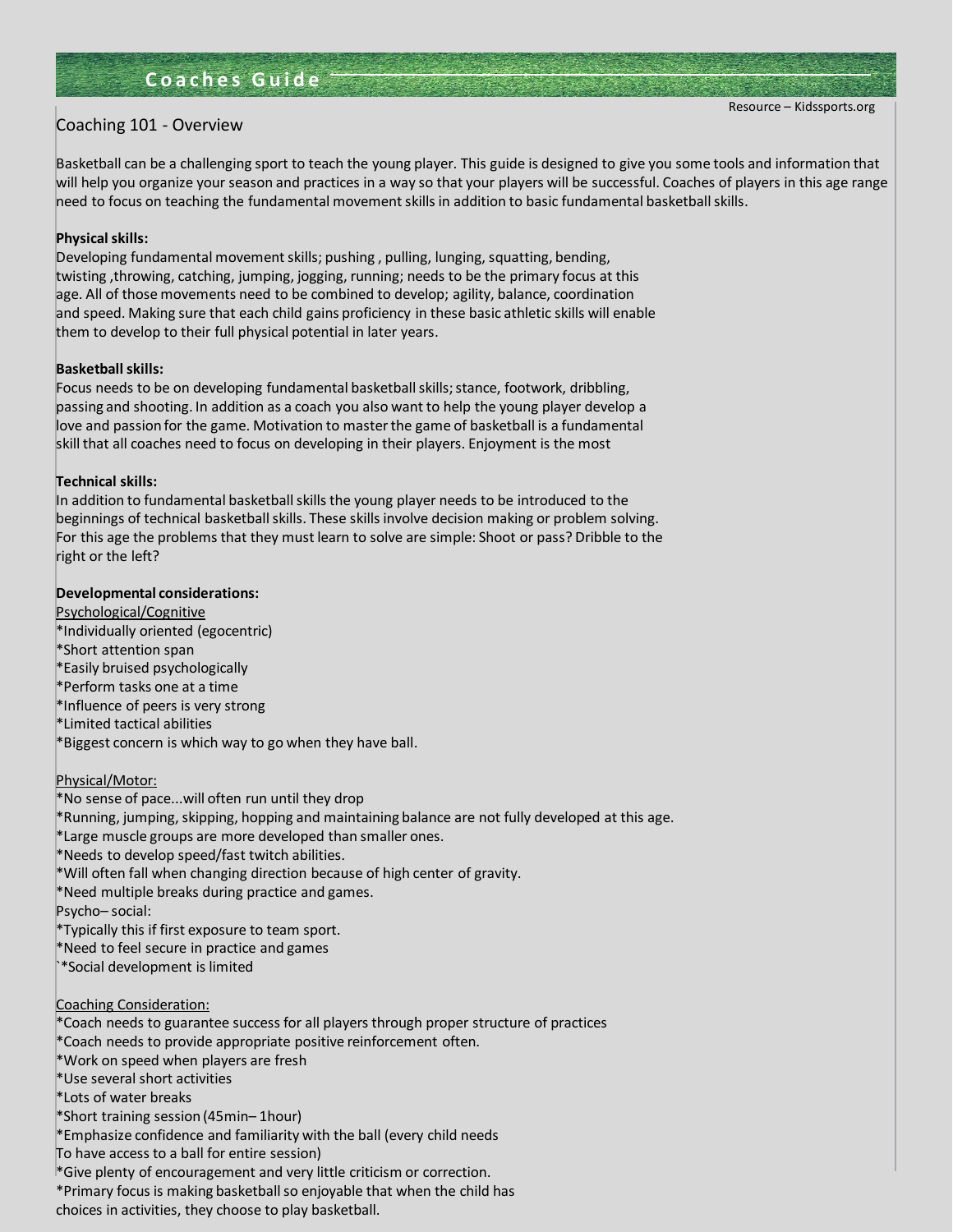#### Resource – Kidssports.org

#### **Fundamental Basketball Skills include:**

Movement: Agility, balance, coordination(throwing and catching), proper running technique, change of speed and direction, jumping and landing, starting and stopping (stride stop and 2 foot drop stop), pivoting Positioning: Ready position, triple threat, play with eyes up.

Ball handling: Ball control, stationary dribbling (low, high, and wide), movement while dribbling (running, sliding, walking, change of direction, starts, stops, low, high).

Passing skills: Stationary passing, moving and passing, passing to a teammate, receiving the ball (absorbing) catching on the move, catching the ball with 2 hands..2 eyes..and 2 feet.

Shooting skills: Squaring the feet and shoulders to the target, pushing with both legs, proper hand and arm placement (hand under/behind ball, fingers spread, elbow under ball/over knee), follow through (release). Learn first without the ball then with the ball. Close range shots, lay-up progression.

Playing Principles: Basic offensive concepts, advancing the ball toward your offensive end, shooting the ball into the basket to score, spacing of players (away from ball towards basket)

Basic Defensive concepts: Recognition of when you are on defense, recognition of the person you are defending, when defending the ball staying between the person you are guarding and the basket, when you are defending away from the ball staying between the person you are guarding and the basket.

#### **Coaching in the FUNdametnal Stage**

It cannot be emphasized enough that the goal for this level is "Not to win, but rather have fun while playing sports and ensuring success." The players need to learn fundamental movement skills through basketball in a fun and positive way. This not just because we want the kids to have fun, which of course we do, but also because learning those fundamental movements will allow each child to reach their fullest potential. If they are having fun they will be more likely to continue participating. This does not mean that each child will be a great dribbler or shoot the ball well. What this does mean is that as a coach you have give challenging, yet achievable goals for your players. If a player starts the season not being able to dribble the ball or make a 2 footed jump-stop and then during the season is able to dribble more effectively and makes a jump-stop in a game, that is success! If the only way a player can be successful on your team is to make a layup or be the best player on the team, then a good percentage of your players will never feel successful.

Sample Practice structure:

- 60 minutes
- Warm-up: including speed work and agility: 5-10 mines
- Technical skills and drills: 35-40 mins
- Scrimmage and simple tactics: 10-15 mins
- Cool down

#### **How to make your practices fun:**

Make your practices fast paced

- Plan ahead. Planning is the number one key to a successful, fun practice.
- Move from drills and games quickly
- Limit time standing in lines
- Planning and organization are key to being able to run your practice effectively.

Set rules and expectations:

- Your practice will be more fun if everyone knows what is expected from them in terms of behavior and effort
- Rules help keep the practice organized and running smoothly. They also help keep the kids safe
- Communicate rules both verbally and in writing. Make sure parents are aware of the rules.

Get your players attention:

- Establish a quick signal or technique to get your players attention quickly.
- Long whistle, verbal cue from coach, clap cue.
- Keep talking and instructions short! You will lose them if you talk or instruct too much. Remember they will learn by doing!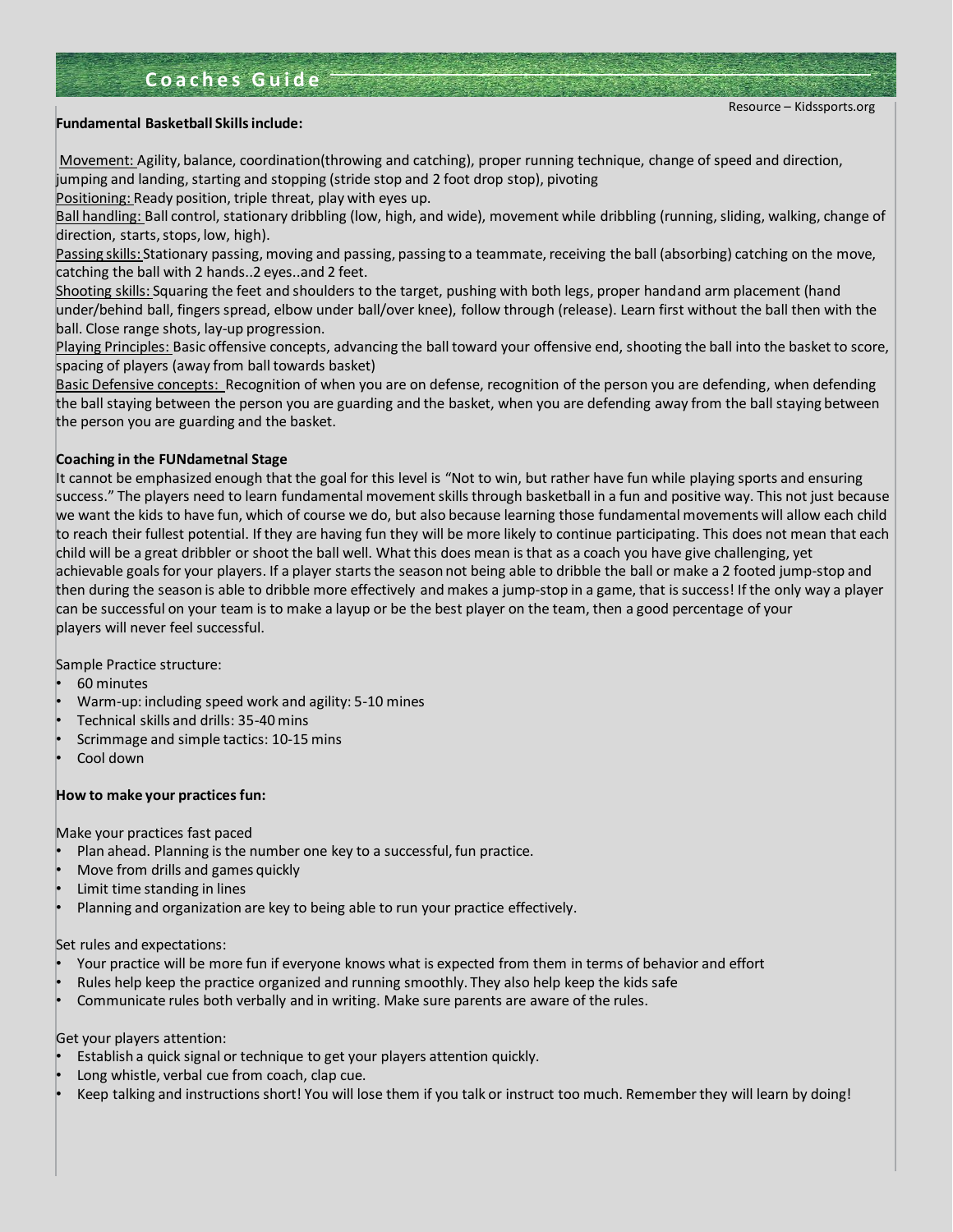Resource – Kidssports.org

Make sure your players are successful:

- Run a mix of drills of varying difficulty so that every player has the chance to succeed.
- Verbally praise and reward success. Praise progress! Remind players of how much they have learned so far.
- Praise effort! Players who work hard and give maximum effort need to be rewarded.

#### Be positive and upbeat:

- Your attitude is key. Your players will feed off your attitude, if you are down they will be down but if you are energized and positive they will be too.
- Keep goals clear for yourself. Remind yourself often that winning all your gamesis not the goal. Measure your success by the progress of your players and their enjoyment of the game and you will stay positive.

Plan and structure your practices properly:

- Again planning out your practices is the most important part. Have a written plan so that you know exactly what comes next in your practice.
- Plan in breaks
- If you have a new skill or drill to teach the team, do that at the beginning of practice when the players will be most attentive.
- Each drill should be between 3 -5 minutes.
- Plan fun games in between more challenging, difficult drills.
- Plan drills that take a lot of time to set up after breaks so you can have time to set up without making the team wait.
- Have your players help set up drills. This will keep them engaged and also make the set up quicker.
- Be creative! You can make up games and competitions out of almost anything.
- Also if a drill only requires 4-5 players, you can give the other players ball handling or movement drills to keep them busy while they wait. That way no time is wasted.
- Always end your practice on a positive note.

How do make your drills fun:

- Be creative
- Turn any drill into a game:
- Track missed shots, give points for achieving something: ie passes layup, jump-stops, etc.
- Use tag, Red-rover, sharks and minnows and other childhood games to incorporate basketball skills in a fun way in your practices.
- Add props like cones (to dribble through), chairs (to teach proper defensive

stance), or other items to add fun into the practice. Again your imagination is key…be creative

#### **Communication**

All Coaches are encouraged to establish effective lines of communication with the team parents. Whatever the format, the time you invest will pay dividends for all concerned throughout the season.

The email should provide an introduction of yourself and any background you may like to provide. Give them your philosophy on teaching soccer (hopefully using material from this guide).

•Discuss the value of the sport and the health benefits to the children.

•Discuss the philosophy of age-appropriate activities.

•State the importance you assign to having fun and developing technique.

•State how you evaluate player development through skills and not winning.

•Discuss any team rules and guidelines (e.g., must be there 15 min. before kickoff).

•Let them know that all players will receive equal playing time.

If possible, ask parents to advise you if there is a night your child cannot practice. Sometimes your schedule will dictate when practices have to take place, but hopefully you have some flexibility to work out a day/time that works for the entire team. 1 of the main pain points joining a youth recreational sport is if the team can only practice on a day that your child cannot. Determining this early on will permit potential roster changes so schedules work for all.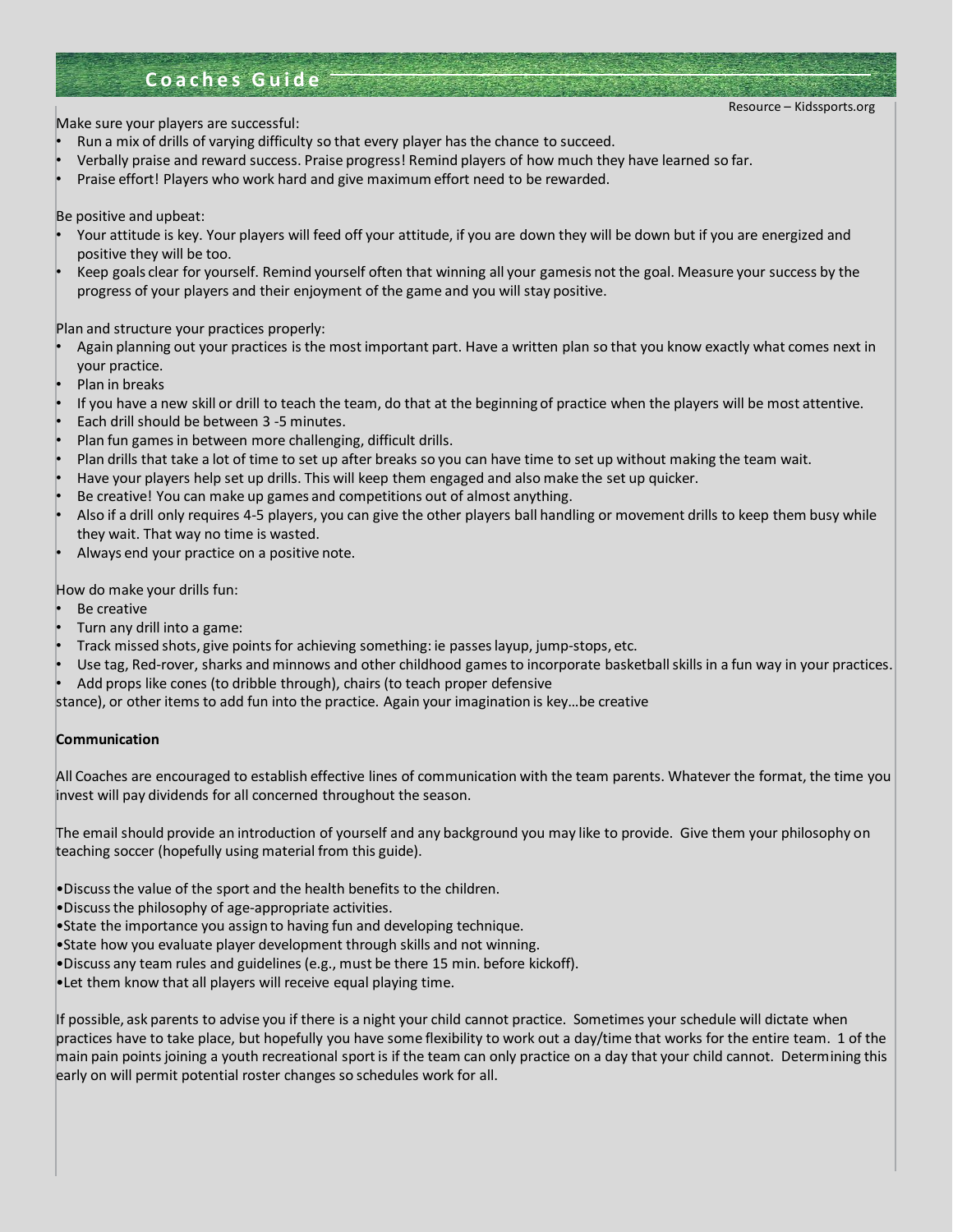#### **Define player Responsibilities**

- Attend practices/games regularly and arrive on time.
- Bring proper equipment to each practice and game.
- Have your own ball and make sure that it is properly inflated.
- Inform the coach in advance if it is necessary to miss a practice or game.
- Try your best at each practice.
- Work toward good sportsmanship and teamwork.
- Respect the referees.
- Be supportive of teammates all the time.
- Answer questions from the parents.

#### **Parent Responsibilities**

- Do not coach your child during games.
- Transport your child to and from practices and games on time.
- Be supportive of all the players (Criticism does not improve performance).
- Help your child understand that he/she is contributing to a team effort.
- Focus on mastering skills and having fun, not winning.
- Attend games and cheer the team.
- Refrain from criticizing the opponents; be positive with all players.
- Refrain from criticizing others on various social media sites.
- Respect the referees (There will be mistakes, but they are doing their best).
- Do not communicate any grievances with a coach after a game. Follow the 24 hour rule. After 24 hours if a parent has any concerns, they can reach out to you to discuss.

#### **Behavior**

Coaches and assistant coaches are expected to maintain higher level of sportsmanship, professionalism, and integrity both off and on the field. A coach's primary responsibility is for his/her players to have fun, to develop their players, and to instill a passion for the game. The performance of coaches is not measured in wins and losses, but rather in what is taught to players in terms of technique, sportsmanship, and fair play.

Coaches must maintain respect for the game as well as the referees. Coaches are charged with the responsibility of controlling their players and parents at all times during a match. Coaches lead and teach by example; players will be a reflection upon each individual coach.

Coaches and assistant coaches are expected to:

- Have a basic knowledge of the game and to pursue coaching education allowing you to better develop your players.
- Use positive reinforcement when dealing with players, never use foul or abusive language, and never abuse a player mentally, verbally, or physically.
- Have respect for the authority of the referee and his/her assistants. You should not harass, abuse, or berate the referee during or after the match. You should not enter the field of play without the referee's permission.

Exhibit good sportsmanship both off and on the field. You should teach your players the rules of the game, fair play, and proper game behavior.

Your actions as a coach will teach your players as well as the parents and spectators how to become a true fan of the game.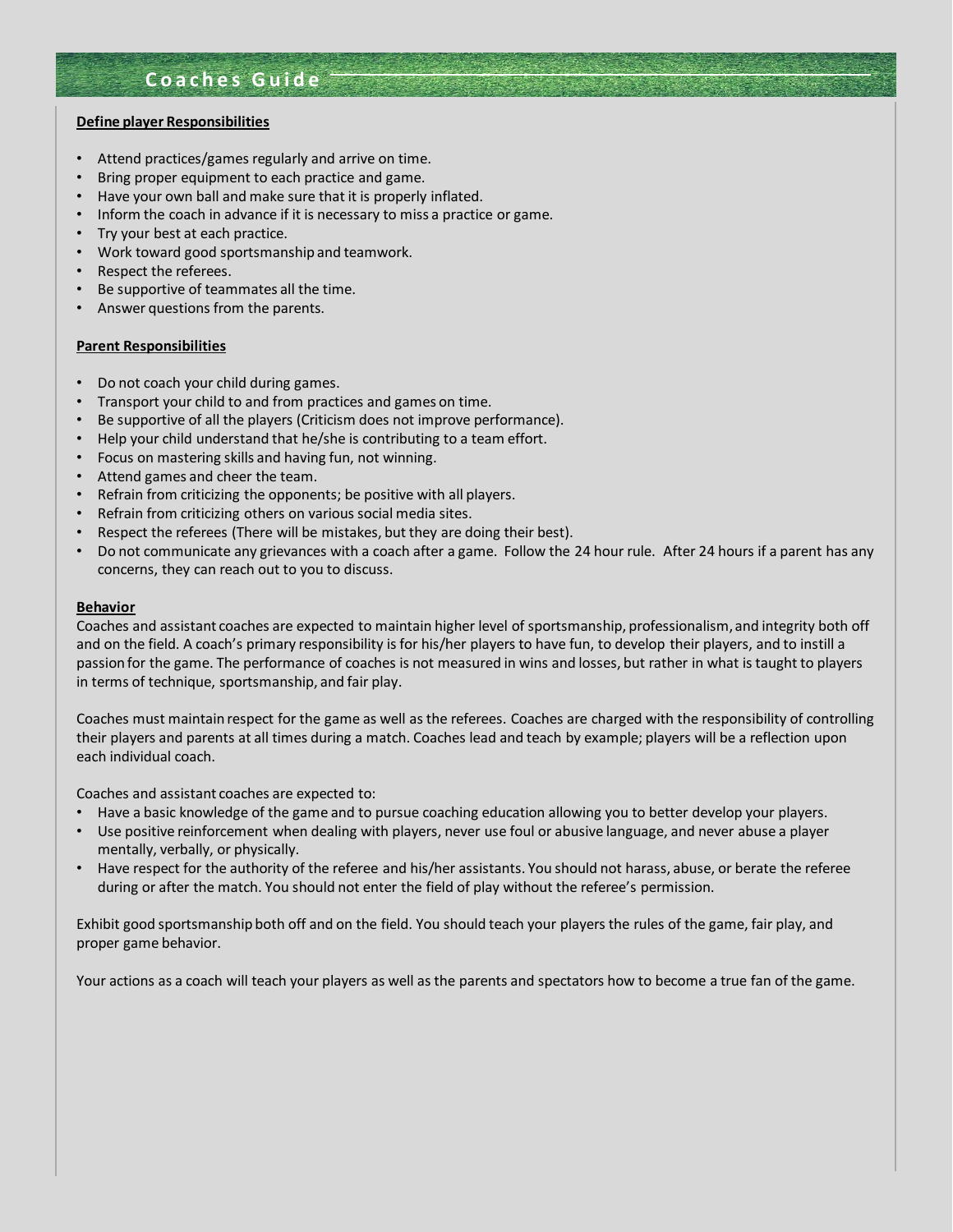#### **Solo Warm Ups for All Ages**

- Simply performing static stretches prior to exercise doesn't help you one bit. In fact, it can hurt your athletic performance. So if you or your young athlete are still doing static stretching before your workout, practice or game--change it up.
- What's the difference between static and dynamic stretching?
- Static stretching involves holding a position for 30 seconds or more to elongate the muscle while a dynamic warm up involves stretching through a range of motion.
- Your body needs to warm up by slowly increasing your heart rate and breathing rate. In doing so, you are lubricating your joints, which will give you better range of motion and better elasticity in tendons and ligaments.
- These 10 simple exercises work as a dynamic warm up for kids of any age or sport. Do each exercise for 20 to 30 seconds. Repeat as necessary. All stretching exercises should be done for at least 20 to 30 seconds on each side.

#### 1. Jumping Jacks

- 2. Walking Knee Hugs With each step, raise the knee up to hip height or higher and "hug" it with both arms, pulling toward your belly and chest
- 3. Arm Circles Make sure you go in both directions to fully warm up the shoulder joints
- 4. Side Shuffles Warm up your whole lower body and don't forget to stay low
- 5. Backpedaling Focus on your balance and feet
- 7. Lunges Squats
- 8. Leg Swings Start off with forward and backward swings, then move on to lateral swings
- 9. Inchworms A total body exercise that will warm you up from head to toe. From standing, bend forward so your hands can slowly walk out to a push up position on the floor. Slowly begin to walk your feet towards your hands as much as you can while keeping legs straight. Stand up and repeat.
- 10. Full Body Twists With your arms either straight out or bent, twist your upper body back and forth in a slow controlled motion

\*Another fun way to incorporate a FUN full body warm up is to play a quick game of freeze dance. Pull up a song or two on your phone appropriate for children. When the music starts, the kids start dancing and moving around. Encourage them use their whole body. When you pause the music, they freeze. This is a great way to incorporate a warm up without them knowing it©

#### **Warm-up & Movement drills/games:**

#### Follow the Leader:

Basic game of follow the leader. You start off as the leader and get them moving. Jogging, sliding, jumping, lunging, skipping, the options are limitless. After they get the idea of the drill let the players take turns being the leader.

#### Run to the Spot:

Designate several areas around the court such as 3 point line, free throw line, low block, elbow, you can mark these with cones to make it easier. The players start close to you and on your command they run to the spot you call out as quickly as possible and back. Emphasis is on starting in an athletic stance, a quick first step, and speed.

#### Coach Says:

Like Simon says. Coach says things like: jump on one foot, do 5 defensive slides to the left, show me Triple Threat position, etc. Use your imagination. When a player reacts when a command is given without coach says in the command, that player is out until the game is over.

#### Throw and Catch:

On coaches command all the player throw their ball up into the air and catch it. Start only throwing is a foot or 2 in the air and increase as they master it.

#### Throw-Clap-Catch:

Variation of previous drill. Add clapping in between throwing the ball in the air and catching it. Increase the height they throw the ball and increase the number of claps. This can progress to Throw-spin-clap-catch to make it more difficult.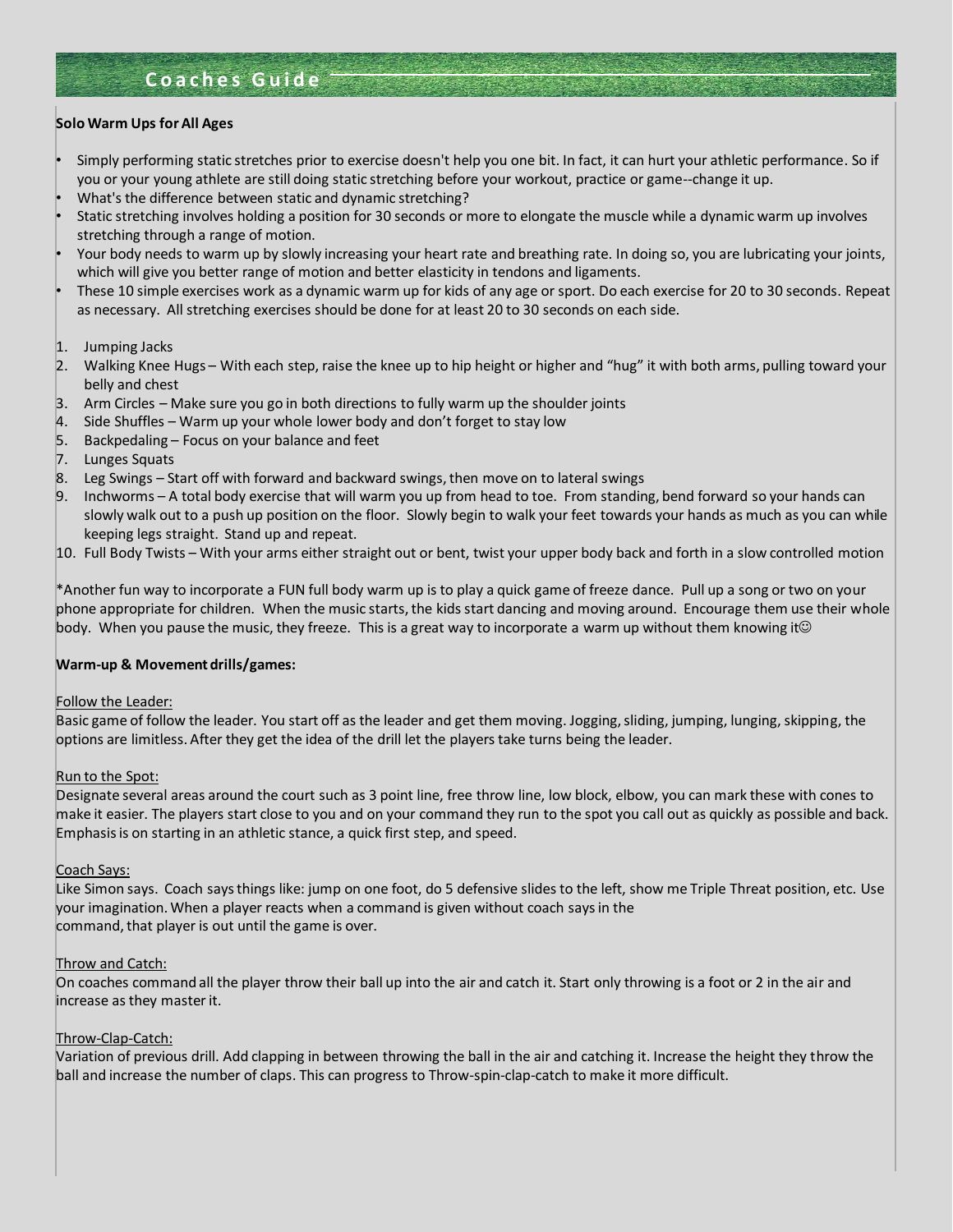#### Circle the Basketball:

Resource – Kidssports.org

Have all the players stand with their ball facing you. On your command have them start to circletheir ball around their waist. Have them go around several times and then change directions. Have them circle around their heads for several times and then around their knees. At the end have them start at their head and circle the ball all the way down to their knees and then back up.

#### Box Run Relay:

Divide team up into 2 teams. Mark off 2 sections of the half court from one side of the key to the sidelines and up to the half court line. Have each team line up on the base line on opposite sides of the key. On the coaches command the first player from each team will shuffle down the baseline. As they reach the corner of the court the players back pedal to the half court mark. At half court they will shuffle to the ball jump area. At the ball jump area the players will sprint to the starting line, tag the next player who then continues the relay.

#### Tag:

Simple game that can be modified and used in many different ways. Everybody is it, Freeze tag, flag tag (use flag football belts with flags), etc. Use without a ball and with a ball. Be creative!

#### Run and Jump:

All players spread out across base line. Have them run towards other baseline, on your whistle the players jump or leap from one foot and land on both feet. Focus should be on landing low and balanced. Give points to players who don't fall forward and who land balanced and low. Do several rounds.

#### Frogs in a Pond:

Place cones a couple of feet apart all the way across the court from sideline to sideline. Instruct players that they are now frogs who must jump across the pond (court) Start with having players jump with two feet from cone to cone. Then have them try jumping from one foot and land on the other foot from cone to cone.

#### Square Sprint:

Pair up players. Make a small square with cones for no more than 10 ft across. Have one cone in the center. Have the pair number the cones. On player starts by the center cone. The other player calls out a number and the player in the center must run and touch that cone as quickly as possible. Progress to calling out 2 numbers at a time and then 3...etc. Focus is on staying low, not crossing the feet, quickness, agility. Do rounds of 1 minute and then switch.

#### Mirror Shuffle:

Pair up players. Have players face each other along the baseline. No ball is needed. Have one player start as the defensive player. They get into the defensive stance. The offensive player simply jogs in a zig zap manner down to the opposite baseline. The defensive player shuffles/slides to keep in front of the offensive player. When they get to the baseline players switch roles and proceed back to the start line. You can progress and add the ball into the drill. The offensive player dribbles zig zag down the court.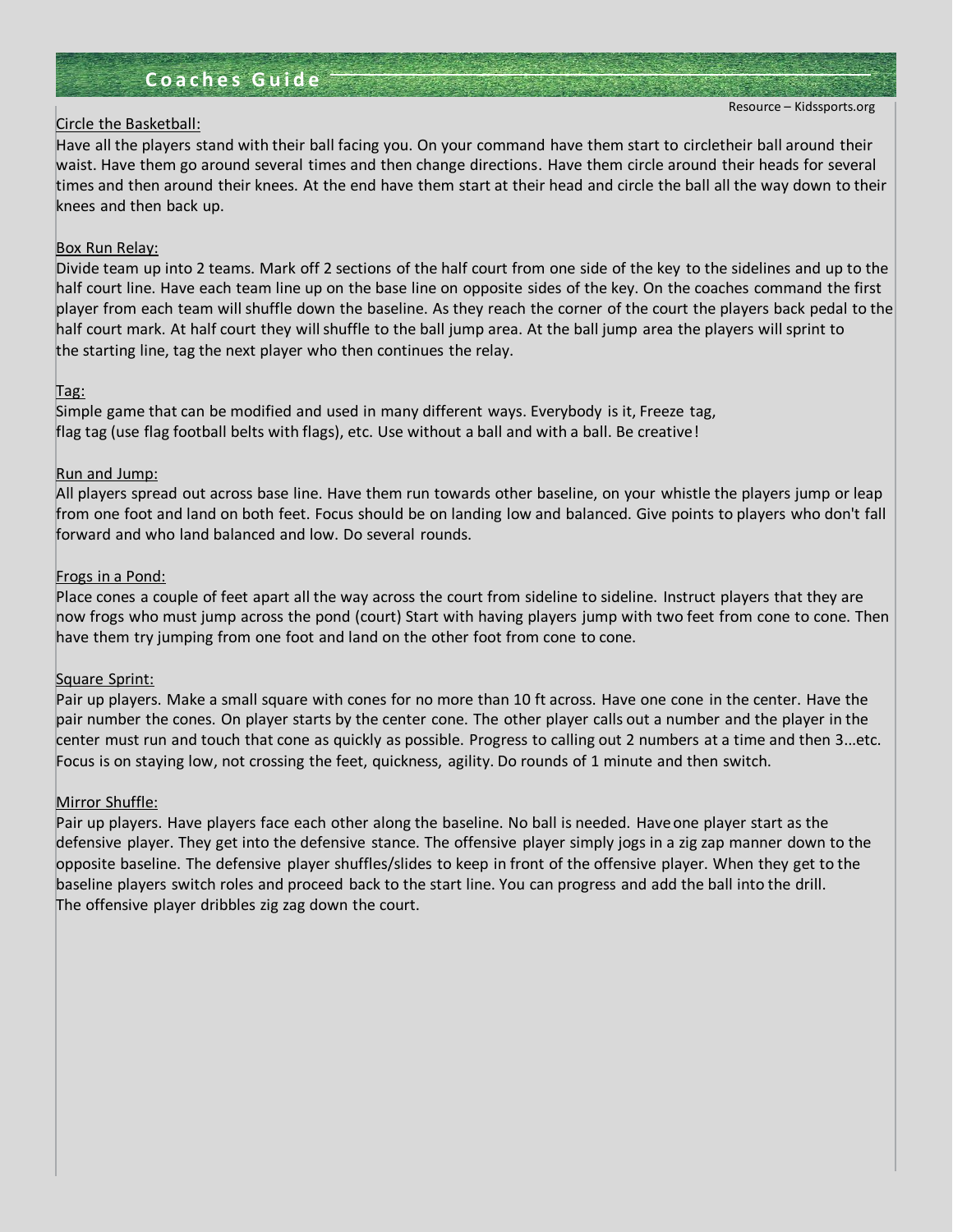#### **Technical Drills and Games:**

#### Stationary Dribble:

All players on the baseline with a ball. Have players start in ready position (feet apart, toes pointed forward, knees bent) and with ball in Triple Threat position. Have them dribble with the right hand. Vary between low/high/hard/ soft/ wide. Have them dribble with left hand. Add more options as they develop. Front Crossover in front, pull back and forward.

#### Staring Dribble Drill:

Pair up players according to skill and size. Have players face each other and hold the ball in whatever hand they wish. On your whistle the players must begin dribbling and staring into each other's eyes. If a player blinks, looks away or looks down at their ball the other player earns a point. They begin a new game. The first player to 5 points wins. You can use many variations of this drill; use their weak hand only, allow them to move around, switch up partners; add a second ball for more advanced players.

#### SPLAT:

All players have a ball and stand with the coach in the center circle in the middle of the gym. The coach has a soft ball (nerf or other soft skin ball). The coach calls out a plaLJed's name and throws the soft ball into the air. The player whose name was called puts down their basketball and runs to get the soft ball. All other players dribble as fast as they can away from the player with the soft ball. When the player catches the ball and yells stop, all players must stop and put the ball down besides them. The player with the soft ball can take 3 steps towards the closest player and try to throw the ball at them. If the target is hit they have to give their ball to the player who got them out and return to the center circle. If the target catches the soft ball or the player throwing the ball misses, the original person stays in the middle. Everyone returns to the middle and the ball is thrown into the air again....the coach calls a new name each time.

#### Sharks and Minnows:

All players stand on one end of the gym with a ball. All of these players are Minnows. Pick a couple of players to be Sharks. The Sharks have a ball too. On your command the Minnows try to dribble their ball across the SEA without being tagged by the Sharks, who also must dribble their ball while trying to tag the Minnows. If the Minnow is tagged they become an Octopus and must freeze and put their ball between their feet. The Octopus can tag players but cannot move. Repeat until you have a winner or everyone is eaten. You can make this game more difficult by having the players use their non dominate hand or increasing the number of Sharks. You can make it easier by allowing them to use both hands to dribble or decreasing the number of Sharks or increasing the size of the SEA.

#### Musical Cones or Hula Hoops:

This is a fun dribbling drill that is a twist on musical chairs. Hula Hoops make the game really fun but you can substitute cones if you don't have access to 10 Hula Hoops. Each player gets a hula hoop or a cone and a ball. The players spread out around the court. On your whistle (or if you have music in your gym...when the music starts) the players start dribbling around the court. The coach removes one to the hula hoops or cones. On the next whistle (or when the music stops) the players must speed dribble and get one foot inside the hula hoop, or one foot on the cone. The player without a hula hoop or cone is out of the game. Continue until only one player remains.

#### Righty – Lefty Drill

All the players can do this drill at the same time (if you have enough basketballs). For this drill, have the entire team line up at one end of the court. On the coach's command the players are to dribble to half court with their Right Hands. Once the players pass half court they should switch hands and dribble the rest of the way with their Left Hand.

Resources – Kidssports.org, CoachYouthBasketball.com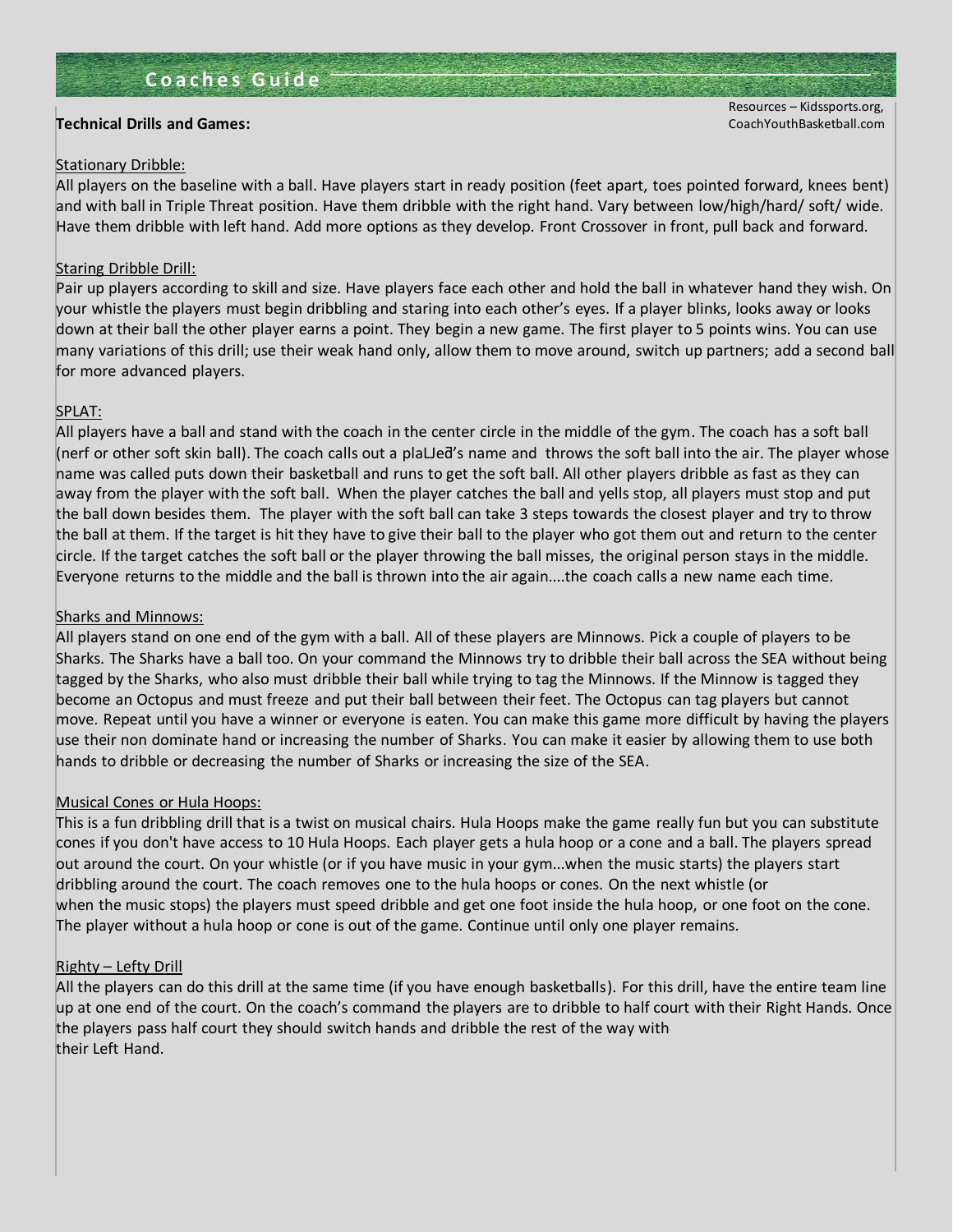#### Dribbling Around Cones

#### Resources – Kidssports.org, CoachYouthBasketball.com

This is a simple drill that helps develop ball control and coordination. Divide your team into 2-3 groups. Each group lines up in a straight line. Setup cones every 5 yards (3-4 cones per group should be fine for this age group). Then on the coach's command, have the players dribble around the cones. Variations of this drill: have the player shoot at the basket when they pass the last cone, or make the game into a relay race, the first team to finish dribbling through the cones, shoots and then sits in a straight line wins the game.

#### Dribble Around Defenders Drill

For this drill, have a number of players (depending on your area and the spacing you want between the defenders) line up straight down the middle of the court. These players will be the defenders. The defenders can not move their feet, but can move their hands and lean for the ball. The defenders should have their hands up at all times. The ball handlers will dribble the ball between the defenders in a weaving like pattern. The goal is for the ball handler to successfully get to the other side of the court without losing control of the ball or having the ball touched by the defense.

#### One on One Dribbling

For this drill, have the players pair up. Each pair has 1 basketball. One player from each group starts on the base line with the ball (this group is on offense). The other group lines up approximately 3 feet away and they are on defense. The object of the game is for the offense to dribble the ball to the half court line. The goal for the defense should be to steal the ball or stop the dribble of the player on offense.

#### Half Court Lay up Relay

For this drill, divide your team into 2 groups. Each group lines up in a straight line at half court and the first person in each group has a ball. At the coach's command, the first person in each group dribbles down court towards the basket and shoots a layup. After making the shot (or after 2 attempts at making a shot) the players rebound their basketball and dribble back to half court, passing the ball to the next person in line. The next players in line then repeat the drill, until all have had a turn.

#### Follow the Leader

This drill can be done with or without the basketball. In this game, have your entire team line-up in a straight line behind the coach. The players are to do exactly what the coach or designated "leader" is doing. Without the basketball the coach can: Hop, Jump, Skip, Run with legs high, etc. With the basketball the coach can: Dribble the ball with their right hand, with their left hand, dribble while walking backwards, cross-over dribble, etc.

#### Head Up Dribbling

This drill works on the player's ability to dribble with their head up. Each player has their own ball. The players are to dribble the ball while keeping their head up and looking at the coach. The coach will make hand motions (no talking) signaling what the players should do next.

- 1 Finger can stand for dribble with Right Hand
- 2 Fingers mean dribble with Left Hand
- Coach pointing to Right means dribble to the Right
- Coach pointing to Left means dribble to Left
- Coach pointing Forward means dribble Forward
- Coach pointing Backwards means dribble backwards

#### Triangle Pass & Receive

Divide your team into groups of 3 players. Have each group form a triangle. Start by having your players pass the ball to each other in a clockwise rotation. Then have the players switch directions and pass to each other in a counter-clockwise direction. Once again, emphasize proper passing.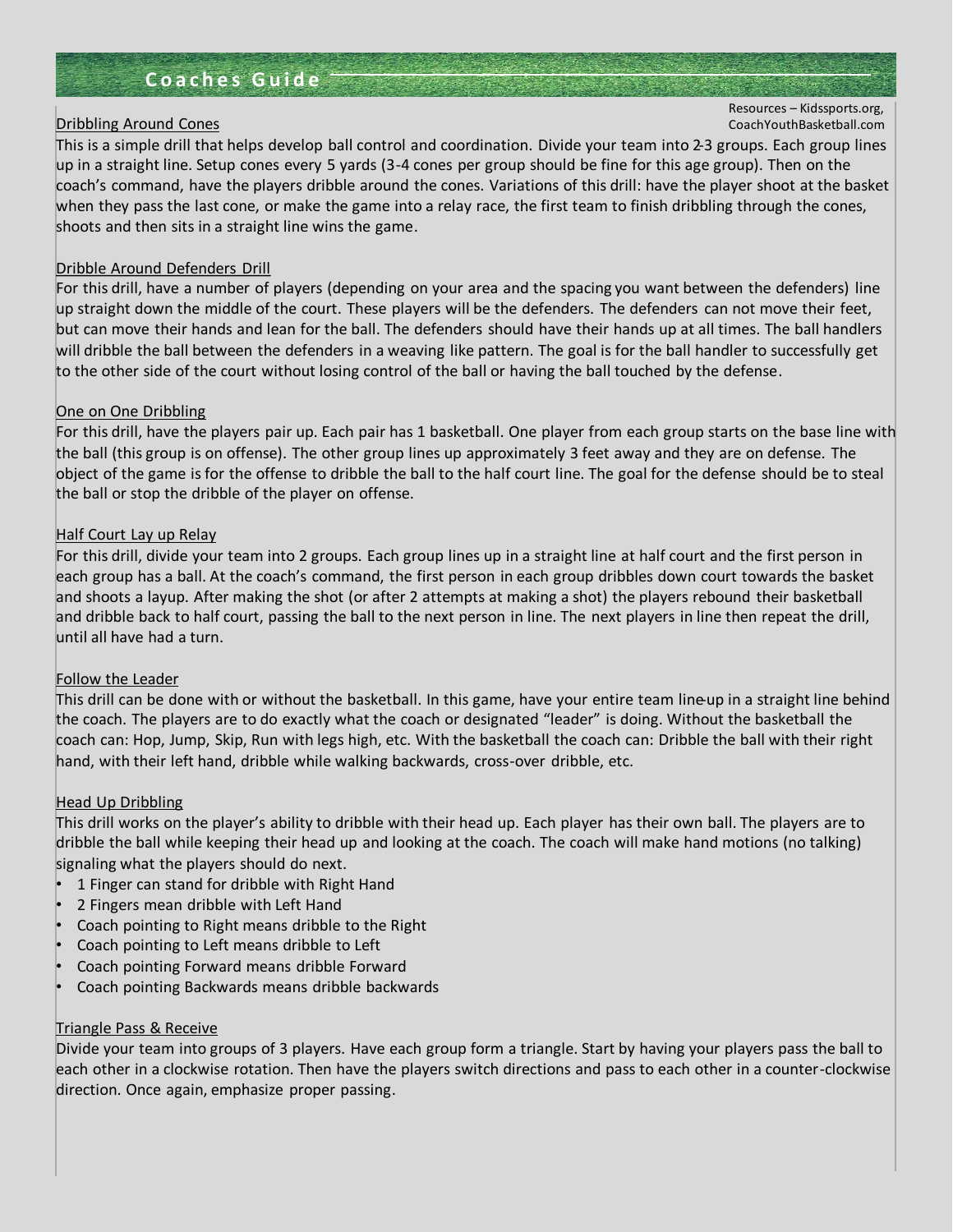#### Fast Break Pass Drill

Resources – Kidssports.org, CoachYouthBasketball.com

For this drill, have all your players line up around the perimeter of the court in an oval. The 2 players located under the baskets start the drill and both have basketballs. On the coaches command the players with the ball outlet a pass to the next player and the passing chain continues until it reaches the 2 players at the opposite basket just outside the key. Those 2 players then shot a layup into the basket. The players under both baskets (the original starters) then rebound the ball and start the passing again.

#### Touch Down Pass Drill

The object of this drill is for players to develop their long passing skills. The long pass can be essential for fast breaks. In this drill, one player is designated the rebounder/passer. The other players line up towards the baseline, outside the 3 point arc. The rebounder gets the rebound (either a real rebound from another player/coach or an imagined rebound), and then throws a long outlet pass to the player running down court. The pass should be thrown over hand like that of a football throw and should reach over the half court line (depending on the age and strength of your players). The player receiving the pass should catch it and then continue to dribble towards the far basket and perform a layup.

#### Dribble Down and Shoot Drill (Jump Shot)

For this drill, divide your team into 2 groups. Each group lines up in a straight line at half court and the first person in each group has a ball. At the coach's command, the first person in each group dribbles down court towards the basket stops at the cone and shoots a jump shot. After making the shot (or after 2 attempts at making a shot) the players rebound their basketball and dribble back to half court, passing the ball to the next person in line. The next players in line then repeat the drill, until all have had a turn.

#### Around the World

For this drill, each player must make a number of shots at various locations around the key (the skill level of your players will determine the distance the players are from the key). Players start from location #1 and when they make the shot go to location # 2. Players continue around the key (or Around the World) until they finish at location #11.

#### PIG, HORSE, ELEPHANT (or any other animal)

For this drill, break your team into a number of groups (so that each group has its own basket). One player from the group starts the game. That player calls out a shot they will be attempting (i.e. foul shot). If that player makes the shot, all the other players in the group must attempt that same shot. If a player misses the shot, that player receives a letter (P if playing PIG, H if playing HORSE). A player is out of the game if they receive all the letters of the animal. If the player calling the shot misses the original shot, it becomes the next player in the group's turn to call out a shot.

#### 2 on 1 Shooting Drill

This drill works on shooting as well as the player's ability to find the open man. For this drill, 2 players are on offense while 1 player is on defense. Starting at half court, the two offensive players must dribble the ball up the court, pass to the open player and shoot at the basket. The offense is awarded a point if they score. The defender is awarded a point if they steal the ball, get the rebound off a missed shot, or prevent the offense from scoring for a certain period of time (usually 20-30 seconds).

#### 3 on 3 Shooting Drill

This is like a mini game. 3 players are on offense, 3 players are on defense. Starting at half court, the offensive players must dribble the ball up the court, pass to the open player and shoot at the basket. The offense is awarded a point if they score. The defense is awarded a point if they steal the ball, get the rebound off a missed shot, or prevent the offense from scoring for a certain period of time (usually 20-30 seconds).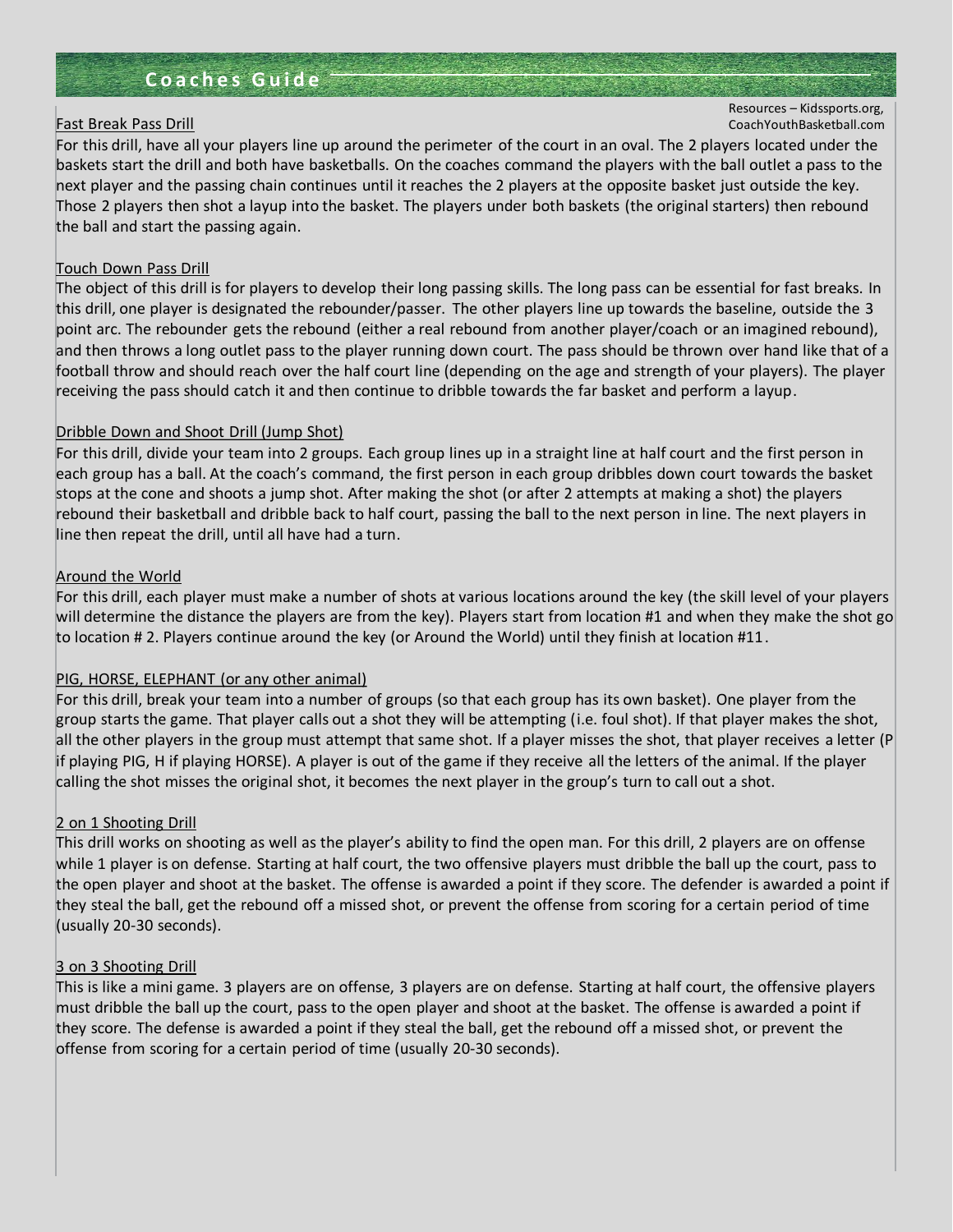#### Head Fake & Go (or Shoot)

Drill For this drill, players will be practicing a good head and shoulders fake and then either shoot or drive to the basket. A head and shoulders fake consists of the player rapidly moving up as if they are going to shoot (but not jump). This move should cause the defense to jump to block the shot. Once the defender is in the air, the offensive player can either shoot (the defender in the air is out of position to block the shot) or dribble past the defender to score. First have your team practice good head and shoulders fakes without a defender. Have them line up in the low post facing the basket. Execute the fake and then the corresponding next move (shoot or drive to the basket). After your players are comfortable with the moves, add a defender.

Resources – Kidssports.org, CoachYouthBasketball.com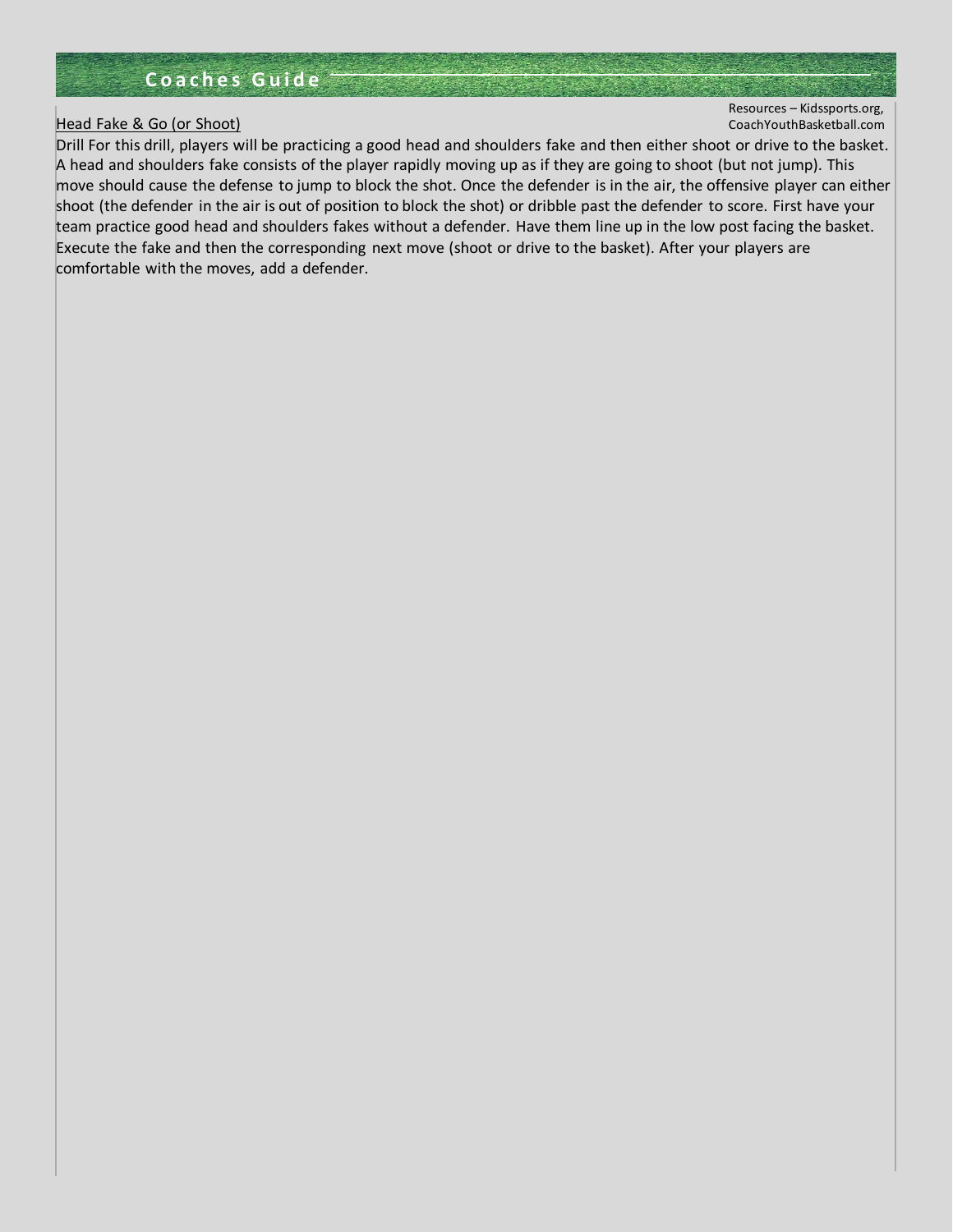Amenity Athletics will continue to monitor Local, State and Federal communications, guidelines, recommendations and advisories regarding the Coronavirus Disease 2019 (COVID-19).

\*The below are recommended for any parent, guardian, or player participating in Amenity Athletics Recreational programs.

#### **For Parents**

- Please check your child's temperature before bringing them to a practice or to a game.
- Please adhere to social distancing during practices and games. If you feel like you cannot do so, please stay in your car.
- Sanitize or clean all of your child's clothes and equipment before and after each game and practices (cleats, ball, shin guards, etc.);
- Please wear a mask during practices or game days if social distancing is not possible.
- Please let Amenity Athletics know immediately if your child becomes ill for any reason. Please reach out to TCallahanAmenity@gmail.com
- Please provide personal sanitizer to your child for practices and games.

#### **For Players:**

- Please wash your hands before and after practices and games.
- We would like to encourage all players to wear a mask before and after practices and games.
- Please do not touch anyone else's equipment, water, snack, or bag. \*Bring your own water bottle to all practices and games.
- We would like everyone to please practice social distancing when not playing or off the fields and place bags or equipment at least 6 feet apart.
- Please no group celebrations, high fives, shaking hands, hugs, etc.

#### **For Coaches:**

- Please help Amenity Athletics to ensure health and safety of the athletes.
- Please ask players how they are feeling. If someone does not look healthy please speak to their parents and see if sending them home might be the best decision.
- Please continue to follow all state and local health protocols.
- Please make sure all players have their own equipment, water bottle, shoes, etc.
- Coaches or Assistant Coaches should be the only one handling team equipment during practices and games.
- Please maintain social distance during practices and game days. If you feel you can not maintain social distancing, we suggest wearing a mask.
- Please sanitize team equipment after practices and/or game days.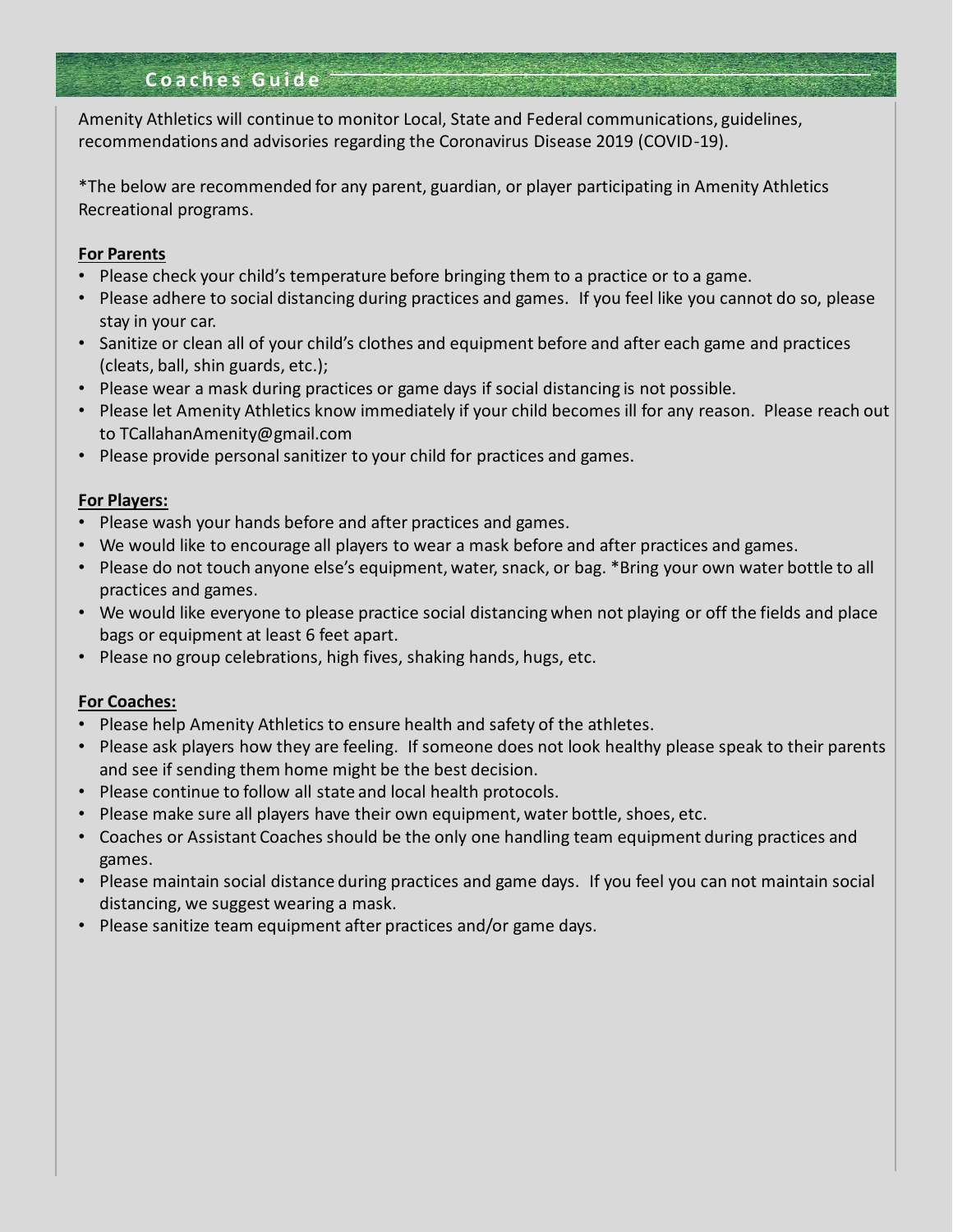# **C O V I D- 1 9**

Amenity Athletics will continue to monitor Local, State and Federal communications, guidelines, recommendations and advisories regarding the Coronavirus Disease 2019 (COVID-19).

\*The below are recommended for any parent, guardian, or player participating in Amenity Athletics Recreational programs.

## **For Parents**

- Please check your child's temperature before bringing them to a practice or to a game.
- Please adhere to social distancing during practices and games. If you feel like you cannot do so, please stay in your car.
- Sanitize or clean all of your child's clothes and equipment before and after each game and practices (cleats, ball, shin guards, etc.);
- Please wear a mask during practices or game days if social distancing is not possible.
- Please let Amenity Athletics know immediately if your child becomes ill for any reason. Please reach out to TCallahanAmenity@gmail.com
- Please provide personal sanitizer to your child for practices and games.

## **For Players:**

- Please wash your hands before and after practices and games.
- We would like to encourage all players to wear a mask before and after practices and games.
- Please do not touch anyone else's equipment, water, snack, or bag. \*Bring your own water bottle to all practices and games.
- We would like everyone to please practice social distancing when not playing or off the fields and place bags or equipment at least 6 feet apart.
- Please no group celebrations, high fives, shaking hands, hugs, etc.

# **For Coaches:**

- Please help Amenity Athletics to ensure health and safety of the athletes.
- Please ask players how they are feeling. If someone does not look healthy please speak to their parents and see if sending them home might be the best decision.
- Please continue to follow all state and local health protocols.
- Please make sure all players have their own equipment, water bottle, shoes, etc.
- Coaches or Assistant Coaches should be the only one handling team equipment during practices and games.
- Please maintain social distance during practices and game days. If you feel you can not maintain social distancing, we suggest wearing a mask.
- Please sanitize team equipment after practices and/or game days.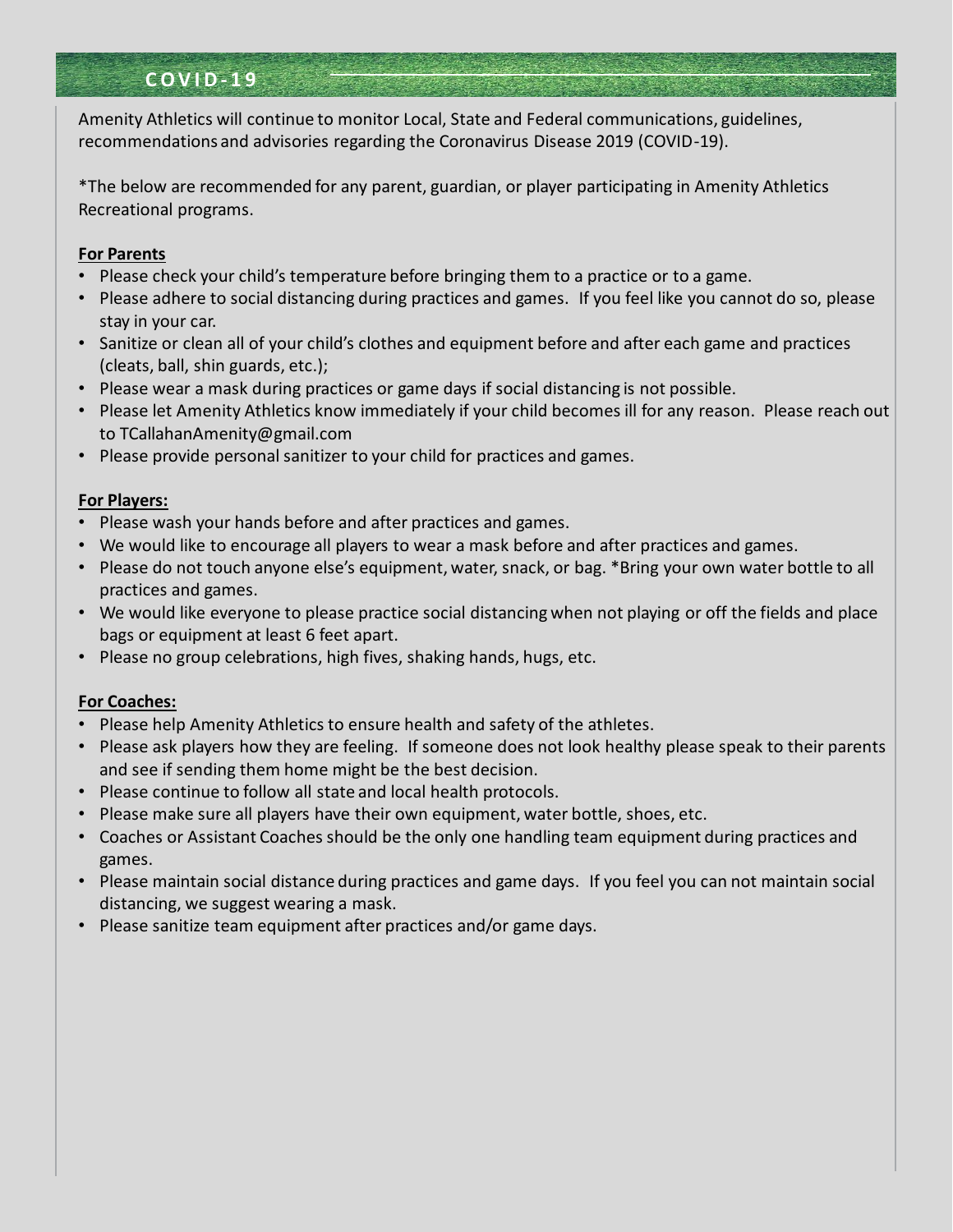#### **For Spectators:**

- Limit the number of spectators for your child to 2.
- Upon arrival, watch games only from the sidelines.
- Wear a mask if unable to adhere to social distancing guidelines.
- Maintain social distancing guidelines while spectating games, staying 6ft away from other spectators.
- Leave the field area as soon as the game concludes.
- We also recommend that parents or guardians bring their own seating when spectating games and avoid bleachers or public seating when possible.
- Please arrive no sooner than 15 minutes before game time and please do not remain on the field after the game.

## **For Referees:**

- Wear a mask while at the fields, except while refereeing games.
- Ensure that no more than 2 coaches/managers are present in each team's bench area.

#### **Player Protocols Following Confirmed or Suspected Case of Covid-19**

- Inform your coach and email Tim Callahan at TCallahanAmenity@gmail.com immediately.
- Person cannot attend Amenity Athletics games or practices until:
	- 14 days have passed since symptoms first appeared OR Negative results of an FDA authorized COVID-19 test from at least two consecutive respiratory specimens collected 24 hours apart (two negative specimens).

#### **Player / staff with confirmed COVID-19 who have not had any symptoms:**

- Inform Tim Callahan at TCallahanAmenity@gmail.com immediately
- Person cannot attend games or practices until:
	- 14 days after date of their first positive COVID-19 test, assuming no symptoms since that time OR negative results of an FDA authorized COVID-19 test from at least two consecutive respiratory specimens collected 24 hours apart (two negative specimens).

#### **Protocols Following Exposure to a Suspected or Diagnosed Case of COVID-19**

- Take your temperature if symptoms develop.
- Practice social distancing. Maintain 6ft of distance from others and stay out of crowded places.
- Follow CDC guidance if symptoms develop.
- Stay at home until 14 days after your last exposure; monitor for any symptoms consistent with infection during this timeframe.
- Check temperature twice a day and stay away from people who are at higher-risk.
- If asymptomatic after 14 days since last exposure, they can return to participation.

#### **Amenity Athletics will continue to:**

- Keep up to date with Local, State, and Federal Regulations and distribute protocols accordingly.
- Communicate regularly with all coaches throughout the season in order to implement plans to notify teams of any situations where someone may have been exposed to someone who has tested positive for COVID-19.
- Educate all staff on protocols and requirements, including state and local regulations, CDC recommendations, and other necessary information.
- Ensure adequate field space for social distancing.